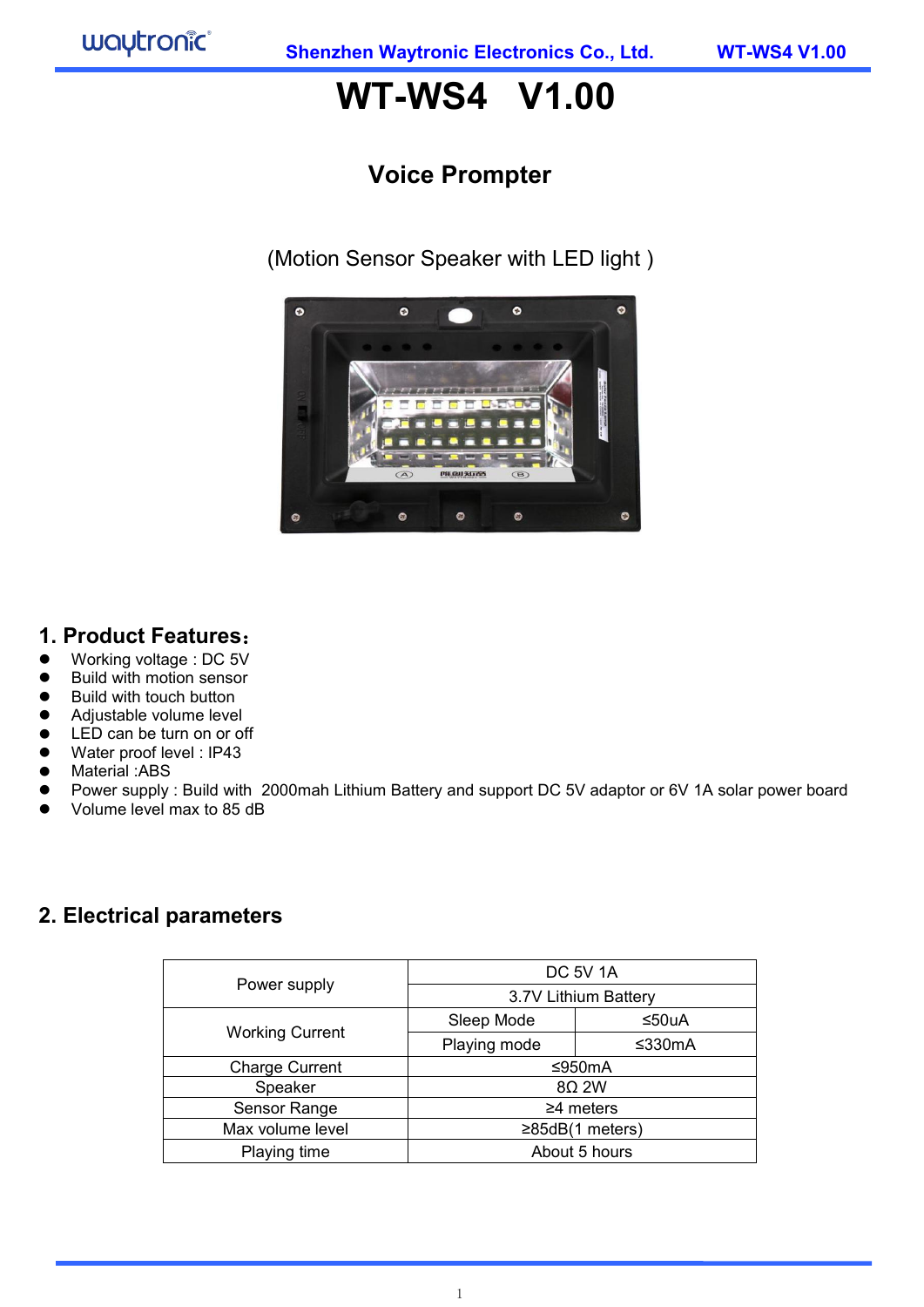### **3. Appearance and operating guidance**

#### **3-1**:**Panel instruction**



#### **3-2:ON/OFF Switch**

| <b>Name</b>          | <b>Operation</b> | <b>Function</b> |
|----------------------|------------------|-----------------|
| <b>ON/OFF Switch</b> | Switch           | Turn ON/OFF WS4 |

#### **3-3**:**Touch Button Function**

| <b>Button Name</b>       | <b>Operation</b>              | <b>Function</b>                                              |  |  |
|--------------------------|-------------------------------|--------------------------------------------------------------|--|--|
| Touch button             | Short press                   | Volume adjust from Level 1 to 7                              |  |  |
| A                        | Hold for 3 seconds            | Turn ON or OFF LED light<br>(Only works for dark environment |  |  |
|                          | Short press                   | Next Song                                                    |  |  |
| Touch<br><b>Button B</b> | Hold for 3 seconds            | Upload voice file via Bluetooth                              |  |  |
|                          | Press 3 times fast            | Play current time                                            |  |  |
| A+B键                     | Hold two button for 3 seconds | Delete last sound file                                       |  |  |

#### **Caution : Touch button only work in one minute after turn on**

### **4.Upload voice file via Bluetooth:**

Hold button B for 3 second, then connect to Bluetooth WT-WS4, then the voice file which played on your phone will be upload to device!

### **5.WeChat Program**

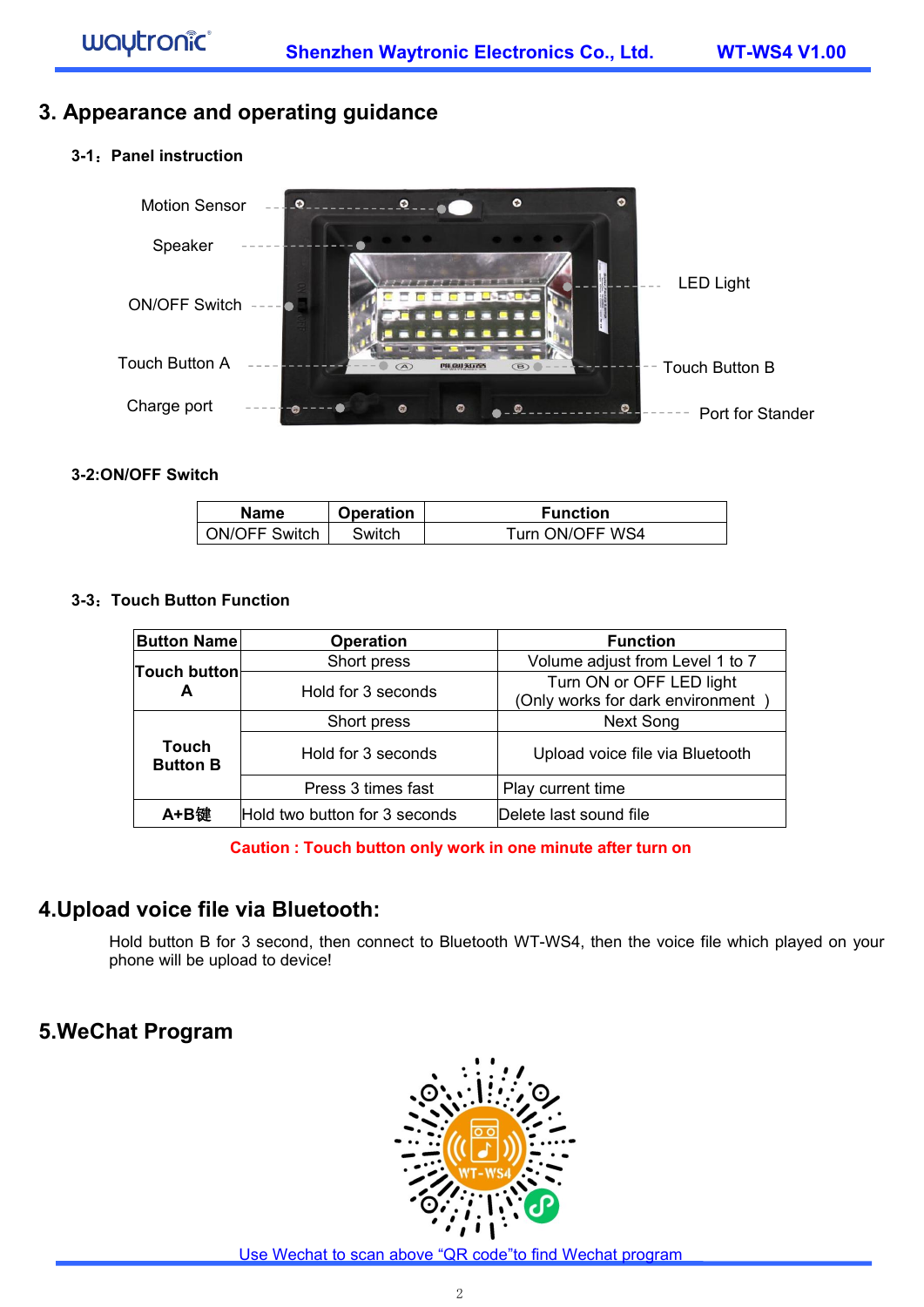#### **5-1.How to log in wechat program** :

After you found the correct Wechat Program ,open it and search device 'LE-WS4', then enter password "000000" to log in

**5-2. Play mode Select:** Choose the play mode from want from bellow option ,then press 'Synchronize settings' to complete

| Trigger single playback | Only play one audio file one time when triggered         |
|-------------------------|----------------------------------------------------------|
| Trigger all playback    | Play All audio file one by one one time on every trigger |
| Single loop playback    | Play one audio file again and again when power on        |
| All loop playback       | Loop play all audio file when power on                   |

#### **5-3. Play /Pause play** :

(1)Press the play/pause to play audio file directly (2)Press 'Next' or 'Previous' to select audio file to play

(3)Slide the white dot to adjust volume



#### **5-4 Timing play :**

(1)Press timing play ,you will enterset up interface after press"timing play",like bellow photo2,you can: select which day of this week to play, select audio name(chose single loop play or all loop play, volume etc), turn on or turn off the light panel,set up the start time and end time

(2)Press the audio name , You can select one audio file to play when you selected single loop in that time which set up , like bellow photo 3

(3)Press the audio name, If you select all loop, then all file in your list will be play again and again in that time which set up.like bellow photo 4.

(4)When all is set , press "Data Synchronize" to complete setting, see " photo 1"

| #SilcMCC<br>语音提示器                                                    | <b>8 ⊙ 88 45%</b><br><b>THE EXTERN</b><br>$\cdots$ | $\odot$    | <b>WINCMCC</b>    | <b>UMBER</b><br>rndio 2             | <b>料豆园 54% ■</b><br>$\odot$<br>$\cdot$ . | <b>Prif CMCC</b>  | <b>IMARK</b><br><b>HOME</b> | <b>RID m 55%</b><br>$\odot$<br>$\cdot$ . | <b>1970 CMCC</b> | $10 - 10$ | <b>XI © Levi 55%</b>                   |  |
|----------------------------------------------------------------------|----------------------------------------------------|------------|-------------------|-------------------------------------|------------------------------------------|-------------------|-----------------------------|------------------------------------------|------------------|-----------|----------------------------------------|--|
| Timed Playback                                                       | <b>OInterval Playback</b>                          | $\ddot{.}$ | く 语音提示器<br>Cancel |                                     | OK                                       | く 语音提示器<br>Cancel |                             | OK                                       | ( 语音提示器          |           | $\odot$<br>$\cdot \bullet \cdot$<br>OK |  |
|                                                                      |                                                    |            |                   |                                     |                                          |                   |                             |                                          | Cancel           |           |                                        |  |
|                                                                      |                                                    |            | Repeat            | Sun, Mon, Tue, Wed, Thu, Fri, Sat > |                                          | Custom            |                             | All loop                                 | Custom           |           | All loop                               |  |
|                                                                      |                                                    |            | Audio name        |                                     | Volume >                                 |                   |                             | Single loop                              |                  |           |                                        |  |
|                                                                      |                                                    |            | Relay             |                                     | C                                        | 1   00000001      | $^{\circ}$                  | $\overline{\phantom{a}}$                 |                  |           |                                        |  |
|                                                                      |                                                    |            | Start time        |                                     | 12:01                                    | 2   00000002      | $^{\circ}$                  |                                          |                  |           |                                        |  |
|                                                                      |                                                    |            | End Time          |                                     | 22:00                                    | 3   00000003      | $^{\circ}$                  |                                          |                  |           |                                        |  |
|                                                                      |                                                    |            |                   |                                     |                                          | 4   00000004      | $^{\circ}$                  |                                          |                  |           |                                        |  |
|                                                                      |                                                    |            |                   |                                     |                                          | 5   00000005      | $\odot$                     |                                          |                  |           |                                        |  |
|                                                                      |                                                    |            |                   |                                     |                                          |                   |                             |                                          |                  | All loop  |                                        |  |
|                                                                      | O Data Synchronize                                 |            |                   |                                     |                                          |                   |                             |                                          |                  |           |                                        |  |
| $\begin{array}{c} \n\text{D}\text{C} \\ \text{Control}\n\end{array}$ | $\bigotimes_{M_{\mathfrak{S}}}$<br>L,<br>Timing    |            | Tall 1            | <b>SATIS</b>                        | Tarriet of<br>$\sim 10^{-11}$            | 10                |                             | 16                                       | 响                |           | 16                                     |  |

#### Caution : Max to 20 timing play can be set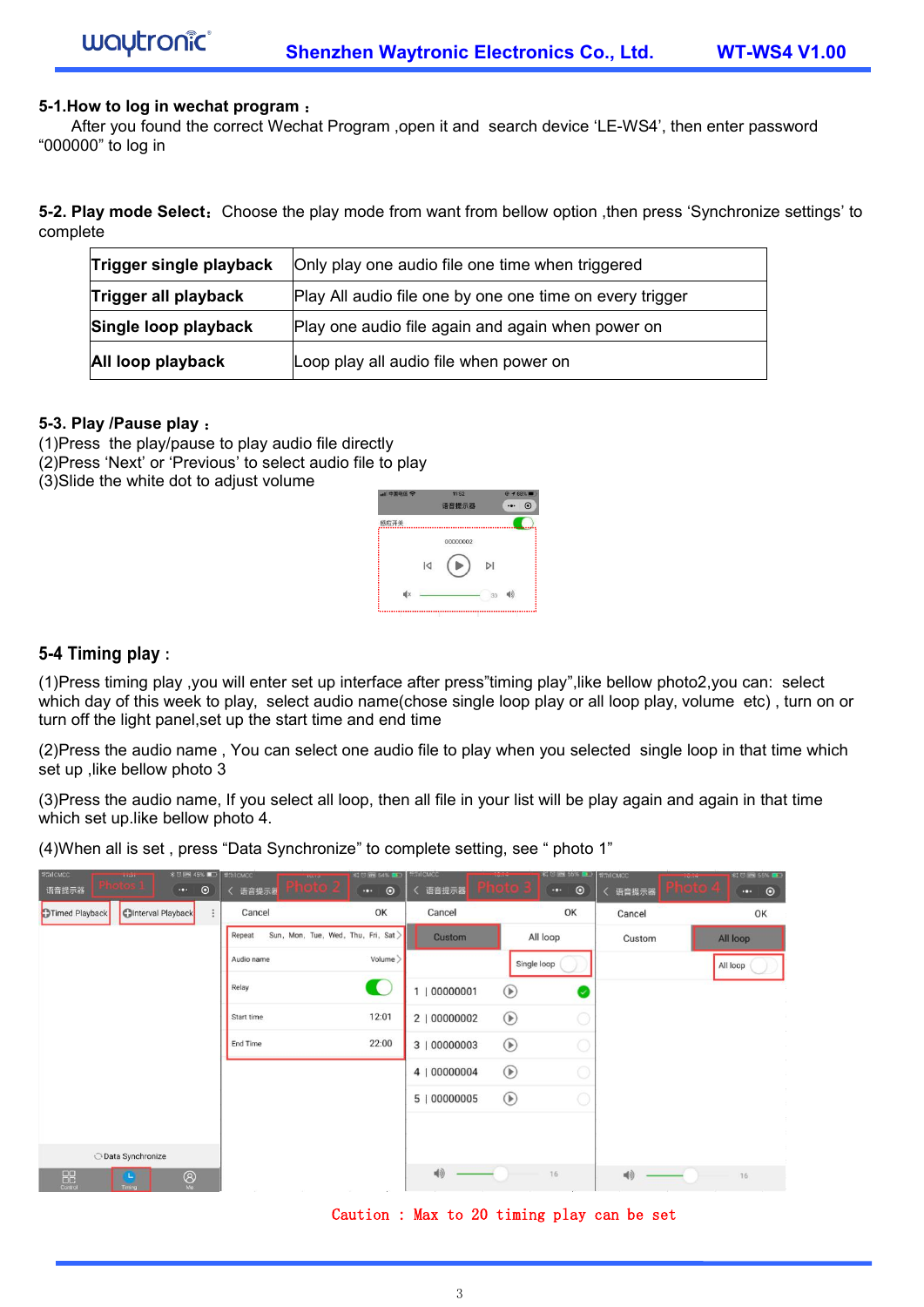#### **5-5 Interval play**:

wautronic<sup>®</sup>

(1)press "interval play" you will see photo 2, in this interface you can: select which day of this week to play, select audio name(choose single loop play or all loop play, volume etc) , turn on or turn off the light panel,set up the interval time

(2)Press the audio name , You can select one audio file to play when you selected single loop,then it will play that audio file one time first ,then after 2 minutes(it is optional ) it will play once again ,like bellow photo 3

(3)Press the audio name, if you choose all loop ,then it will play all audio file once in each interval time , Such as : if the interval time is3 minute , then it will play 00000001 first ,after 3 minute, it will play 00000002,after 3 minute, it will play 00000003.like bellow photo 4.

(4)When all is set , press "Data Synchronize" to complete setting, see " photo 1"



Caution : Max to 20 Interval play can be set

### **6. How to copy settings to various device**

Press "three dot" next to interval play, choose "get document " ,you will save all settings of this device one phone ,after that ,you can connect other device and press the "three dot ",chose "Data store" you will copy previous settings in here ,and then you can edit ,then press "data synchronize" to send order to the product .



Note :Press "delete all"can delete all the timing play set!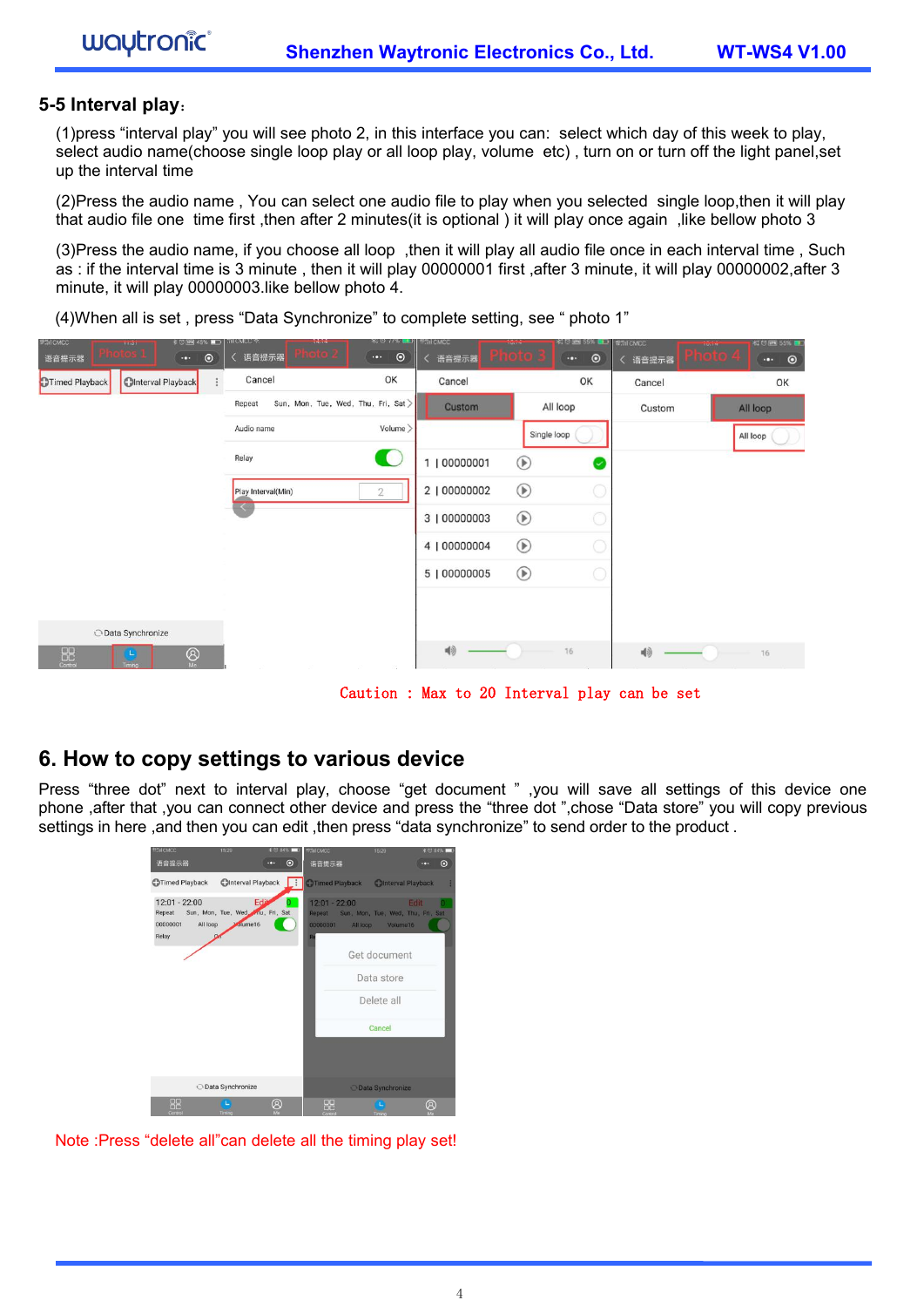### **7. How to change Bluetooth name and Password**

Press'Mine ' and then press 'Parameters ',then you are able to change

- Note: 1: Can not change audio file on Mini Program
	- 2: When you set up successfully, just close bluetooth, then WT-WS2 will work as how you set.

### **8. Installation**



### **9.Cautions**

- 1 .The environment temperature will effect motion sensor when over 33℃ 。
- 2. Do not install in front of Fans or AC
- 3 .Solar power supply is support